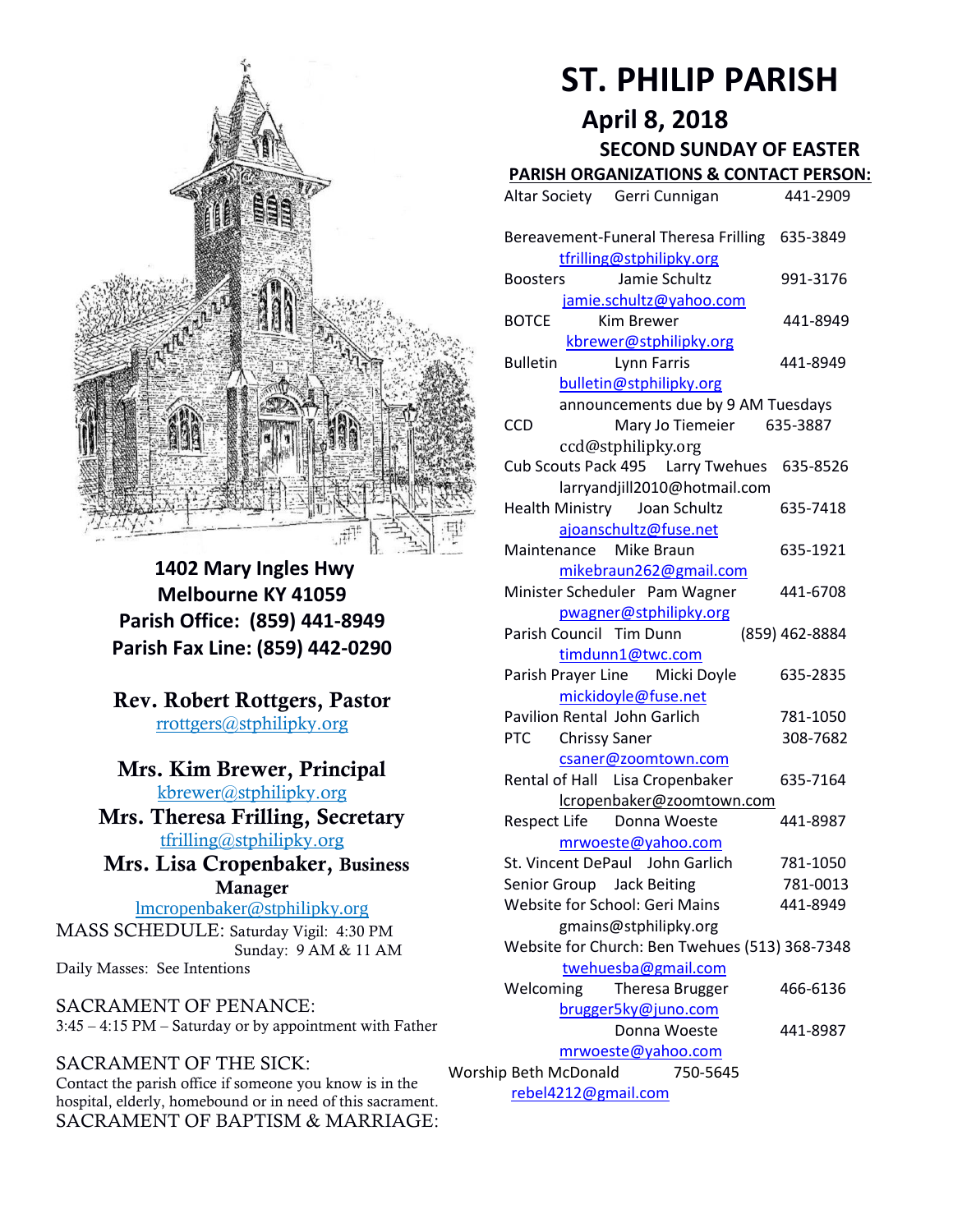#### **MASS INTENTIONS:**

**Saturday, April 7** 4:30 PM Gerald & Jim Case

#### **Sunday, April 8**

9:00 AM Bill Nagel 11:00 AM Lou Ann Roth

## **Tuesday, April 10**

Memorial Mass Dolores Farris (90<sup>th</sup> birthday)

**Wednesday, April 11** 8:30 AM The Al Doering Family

**Friday, April 13**  8:30 AM Father Jim Willig

**Saturday, April 14** 4:30 PM Kate Geiger

#### **Sunday, April 15**

| 9:00 AM  | Russ & Dot Jenkins |
|----------|--------------------|
| 11:00 AM | Al & Rita Schultz  |

#### *OTHERS FIRST –* **APRIL:**

St. John's Food Pantry is located right down the road on Lower Tug Fork in Camp Springs. This month, we will be collecting paper products to restock their shelves. They need items such as toilet paper, paper towels, and diapers. Let's fill that wicker chest in the side vestibule with paper items! Thank you for your ongoing generous spirit.

#### **ANOINTING MASS:**

There will be anointing Masses with prayer shawl distribution this weekend, April  $7<sup>th</sup>$  and  $8<sup>th</sup>$ .

#### **HOSEA HOUSE INFORMATION:**

Our next dinner to serve our neighbors at Hosea House will be today, Sunday, April 8<sup>th</sup>. We are in need of people to make a casserole, serve the meal that day and/or make brownies for dessert. If you can help in anyway, please contact Theresa Brugger [\(859-466-](tel:(859)%20466-6136) [6136\)](tel:(859)%20466-6136). Thank you very much for your help in this ministry

#### **WEDDING ANNIVERSARIES:**

Are you celebrating your first wedding anniversary in 2018? How about your  $25<sup>th</sup>$  or  $50<sup>th</sup>$  anniversary? Or are you celebrating over 50 years together? The Diocese would like to invite you to the Wedding Vespers celebration in September. We will need both full names, addresses, year of marriage and a phone number. Please contact Theresa [\(tfrilling@stphilipky.org](mailto:tfrilling@stphilipky.org) or 441.8949) **by April 20th** .

#### **DPAA 2018:**

Have you had time to make your pledge yet? Even if you are unable to give this year, please fill out a pledge card so the parish office is aware of this. If you choose to make a pledge by using your credit card or by an electronic funds transfer, this process has changed from prior years. To donate, simply visit the diocesan website [\(www.covdio.org\)](http://www.covdio.org/), click on the Diocesan Parish Annual Appeal "donate" icon and follow the directions. The first page will ask you for the frequency of your payment along with the dollar amount you wish to donate per payment. The second page will ask for your total donation amount and how you wish to pay. If you need further assistance, please call the stewardship office at 859.392.1500. Please remember, any and all donations are appreciated and put to good use.

#### **SYMPATHY NOTE:**

We extend our deepest sympathy to Ann and Doug Wright. Ann's mother, Della Kinsella, passed away on March 27<sup>th</sup>. Please keep their family in your prayers. Della's Mass of Christian burial was held here on Tuesday, April 3rd . *May the choirs of angels come to greet you. May they speed you to paradise. May the Lord enfold you in His mercy. May you find eternal life. Rest in peace, Della.* 

#### **CHURCH PICTORIAL DIRECTORY:**

If you have requested and paid for a copy of the directory from 2016, please contact Theresa at the rectory (441.8949). You may have to leave a message on the phone machine. She will return your calls.

#### **BISHOP BROSSART NEWS: BBHS FRESHMAN SOFTBALL:**

Any girls in the  $7<sup>th</sup>$  or  $8<sup>th</sup>$  grade interested in playing on the freshman softball team are asked to contact Coach Tom Baynum (**[tbaynum@zoomtown.com](mailto:tbaynum@zoomtown.com)** or **[859-393-](tel:(859)%20393-5235) [5235](tel:(859)%20393-5235)**.)

**BBHS SENIOR PLAY:** The Class of 2018 will present *LEGALLY BLONDE THE MUSICAL,* April 13-15 in the Performing Arts Center. Performances are Friday & Saturday at 7:30 pm and Sunday at 2:00 pm. Ticket price is \$10.00 per person and will go on sale the week of March 19th. Contact Sr. Tereze at 635-2108 ext. 1021 or **smt@bishopbrossart.org** after March 19<sup>th</sup>. **OPENING NIGHT SOCIAL:** Before this year's opening night performance, BBHS will host an Opening Night Social from 6:00 pm till show time. The \$30 ticket includes a ticket for Friday night's show, drinks and appetizers. You must be 21. Contact Sr. Tereze at 635 2108 ext.1021 or [smt@bishopbrossart.org](mailto:smt@bishopbrossart.org) for tickets.

#### **SAVE THE DATE: APRIL 14TH:**

Please make plans to join us at our *Night at the Races.* It will be on Saturday, April  $14<sup>th</sup>$  at 7:30 p.m. (doors open at 7:00 p.m.) in our parish center.